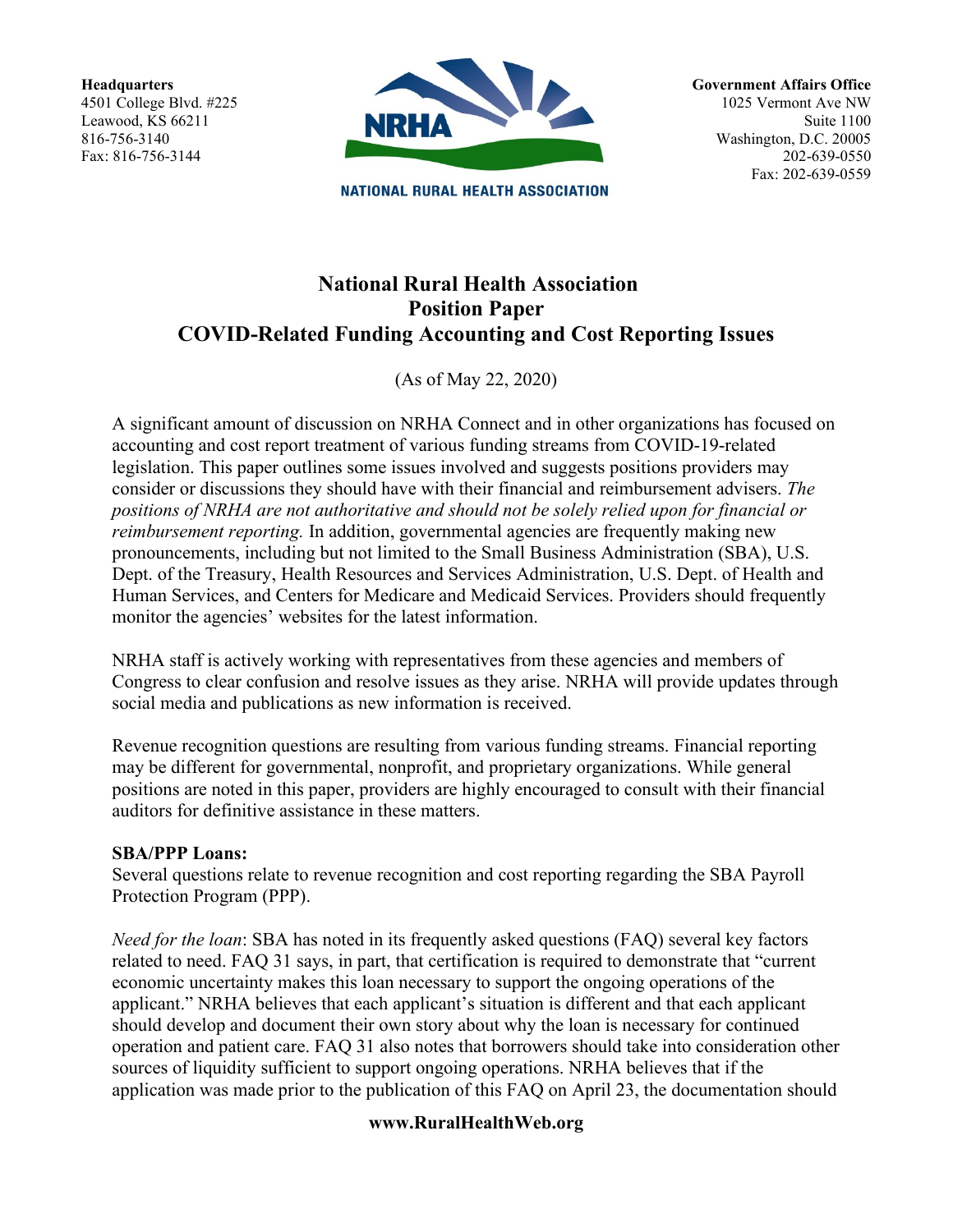be available prior to an application for forgiveness. On May 13, SBA issued FAQ 46, which provides a safe harbor related to economic uncertainty certification for PPP loans of less than \$2 million. FAQ 46 also provides a safe exit for loans over \$2 million. On May 15, SBA posted the application with instructions for calculating and documenting forgiveness.

*Governmental hospitals*: Following much confusion about the eligibility of governmental hospitals, SBA published FAQ 42. This FAQ notes a requirement that hospitals reasonably determine and document in a written record that the organization meets the description of a  $501(C)(3)$  organization. We recommend hospitals consult with their legal, tax, or financial advisers to develop this documentation prior to their application for forgiveness.

*Revenue recognition*: Accounting standards are still being developed on this issue. Under accounting standards for debt, forgiveness cannot be recognized until the loan is legally released. Providers may believe they have met all of the terms for forgiveness, but the loan will need to remain on their balance sheet until the loan, or a portion thereof, has been released. These transactions may transpire beyond the current fiscal year. Until forgiven, the final loan balance and accrued interest will be recognized as any other loan. For cost-reimbursed providers, the amount of revenue to be recognized may be impacted by the potential cost reporting treatment.

*Cost reporting*: A significant issue remains unresolved related to the potential offset of costs in the cost report. It is possible that CMS will require "forgiven" costs to be removed from the provider's cost report as non- allowable costs. Sections in the Provider Reimbursement Manual (PRM 15-1) could be interpreted as the basis of this position since the forgiveness will be based on specific expenses. Providers should consult with their financial and reimbursement advisers regarding how to report the forgiveness and related revenue and liability. Cost-based providers may want to record a potential liability to Medicare and/or Medicaid for the potential impact related to forgiveness.

NRHA is seeking an opinion from CMS since this is a national issue impacting all providers who have completed a cost report and received a PPP loan with forgiveness. Due to the possible cost report impact of loan forgiveness and its interaction with the HHS Provider Relief Fund, there may be circumstances in which a critical access hospital would be better off not applying for PPP loan forgiveness; however, this should be evaluated based on the portion of services that are not cost-based. NRHA recommends providers consult with their financial and cost report advisers concerning the impact of PPP loan forgiveness.

## **HHS Provider Relief Fund Payments:**

Several questions regarding revenue recognition and cost reporting relate to funding received from the Public Health and Social Services Emergency Fund (relief fund) that originated in the CARES Act and was expanded in the PPP and Health Care Enhancement Act (COVID 3.5). The following comments relate to funds received from the general distribution, rural-specific distribution, and others yet to be determined.

*Attestations*: HHS requires that each provider receiving and accepting the distributions complete an attestation for each distribution. The attestations contain criteria related to eligibility, use of funds, and reporting. Providers should carefully read the attestations and be prepared to fully comply with the terms and conditions.

## **www.RuralHealthWeb.org**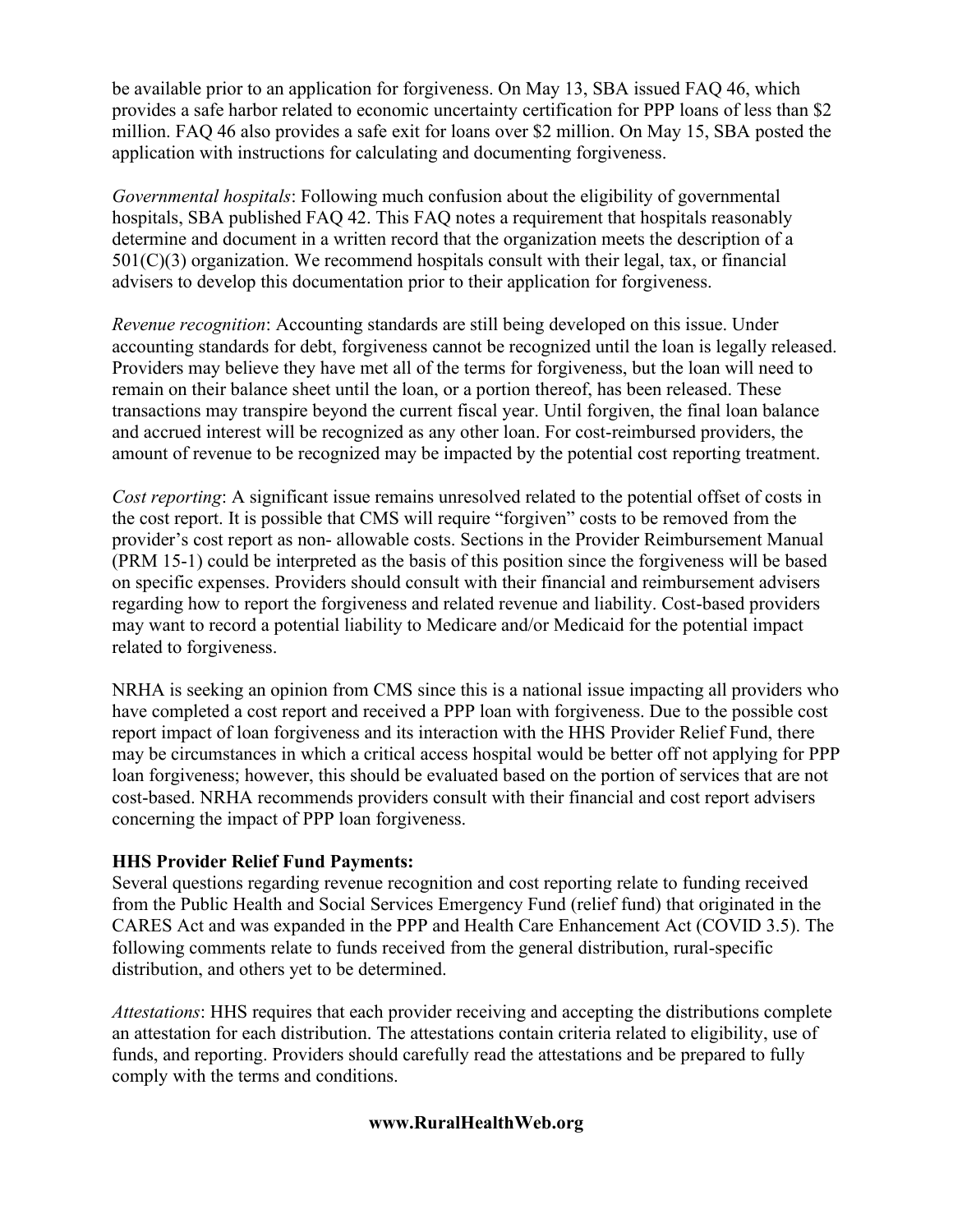*Revenue recognition*: The attestation indicates that relief funds shall reimburse the recipient only for health care-related expenses or lost revenues attributable to coronavirus. The funds may not be used to reimburse expenses or lost revenues that have been reimbursed from other sources or that other sources are obligated to reimburse – no double-dipping. HHS has indicated in FAQs possible calculations of lost revenue and expenses related to COVID. HHS also indicated in a May 6 FAQ that "generally, HHS does not intend to recoup funds as long as a provider's lost revenue and increased expenses exceed the amount of provider relief funding a provider has received." The FAQ goes on to say that HHS reserves the right to "collect any relief fund amounts that were made in error or exceed lost revenue or increased expenses due to COVID-19." Also uncertain is the impact of cost reimbursement (such as increased cost per day) in the determination of lost revenue.

In discussions with HHS, NRHA has received assurances that HHS will not attempt to recover amounts; however, at the present time, the FAQ and attestation must be the basis for revenue and potential liability recognition. Therefore, NRHA recommends that the amount of relief funds received be considered a liability until COVID-related expenses or lost revenue can be quantified. At the time of identification of expenses and lost revenue, the appropriate revenue may be recognized, and the liability reduced. Cost-based providers should consider releasing lost income after consideration for higher costs and lower volumes caused by COVID. At this time HHS has not stipulated a time period over which this assessment of expenses and lost revenues will be made. NRHA is encouraging HHS to take a "long view" since there is uncertainty about how long the public health emergency will last or if there will be COVID-related impacts well into the future. NRHA is also advocating for a significant amount of flexibility in determining expenses and lost revenue that can be attributed to the relief funds.

*Cost reporting*: Based on the language in the CARES Act, NRHA believes that Congress' intent was for the relief funds to be considered grants. The section that created the relief fund states that the funding will be made "through grants or other mechanisms." As a grant, NRHA believes the revenue will not be used to reduce expenses on cost reports. NRHA is seeking an opinion from CMS since this is a national issue impacting all providers who complete a cost report.

#### **Medicare Advanced and Accelerated Payments:**

The Medicare Advanced and Accelerated Payments (payment) is in effect a loan from CMS for future claims. Therefore, there is no revenue recognition issue. The total of payments received should be recorded as a liability or deferred revenue. Starting with claim payments 120 days after receipt of the payment, CMS will withhold the amount that would normally be paid to the provider. The withholding will be used to reduce the amount of payment. At the end of the withholding period (either 210 days or one year depending upon provider type), the provider will either need to pay the balance to CMS or finance the amount with an extended payment plan.

CMS has not issued detailed instructions regarding the cost reporting treatment of claims payments and outstanding payment balances.

## **Other credits, grants, etc.:**

Other COVID-related funding streams include employee retention credit, coronavirus SHIP grants, and FEMA grants. NRHA recommends providers who take advantage of the other types of credits or grants consult with their financial and reimbursement advisers on how best to report and account for these transactions.

## **www.RuralHealthWeb.org**